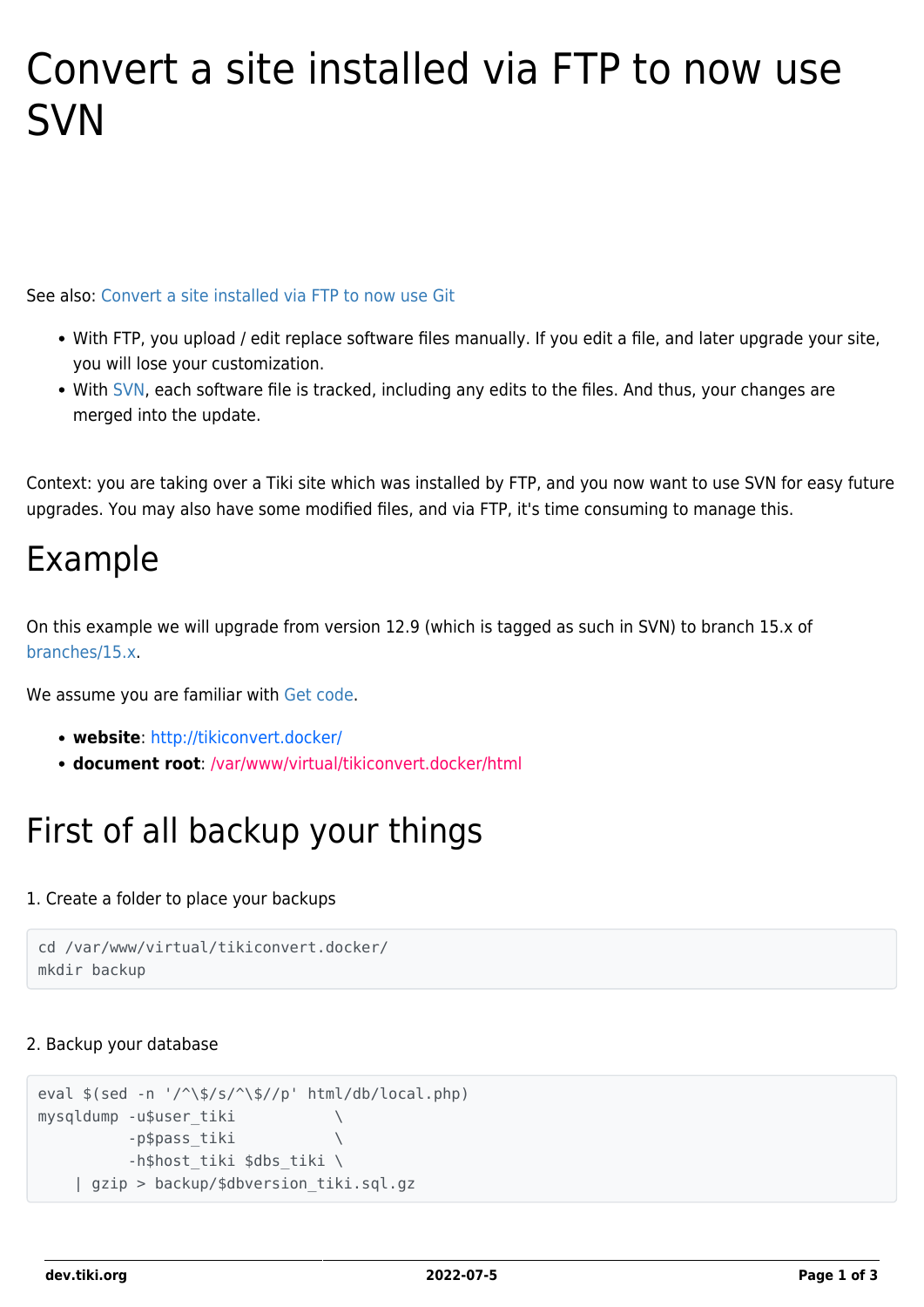tar -czvf backup/html.tar.gz html

#### Checkout the same version as your current Tiki install

**checkout Tiki 12.9 to folder newinstall**

svn co https://svn.code.sf.net/p/tikiwiki/code/tags/12.9 newinstall

[List of all tags](https://svn.code.sf.net/p/tikiwiki/code/tags/)

### Copy your old site over the fresh SVN checkout

When you did the checkout, SVN actually made two copies of each file. One as a working copy and one as a reference. ex.: /changelog.txt and /.svn/text-base/changelog.txt.svn-base This is very useful to make rapid diffs.

So as you copy your old site over the new install, if there are any modified or new files, they will override the ones of your checkout (the working copy but not the reference files in .svn/ folders).

cp -a html/. newinstall/

### Check for differences

svn st newinstall svn diff newinstall

If svn shows modified files, you should solve that before continue.

# Upgrade to Tiki 15.x

#### 1. Update source code

```
cd newinstall
svn switch https://svn.code.sf.net/p/tikiwiki/code/branches/15.x
composer install
```
#### 2. Fix permissions